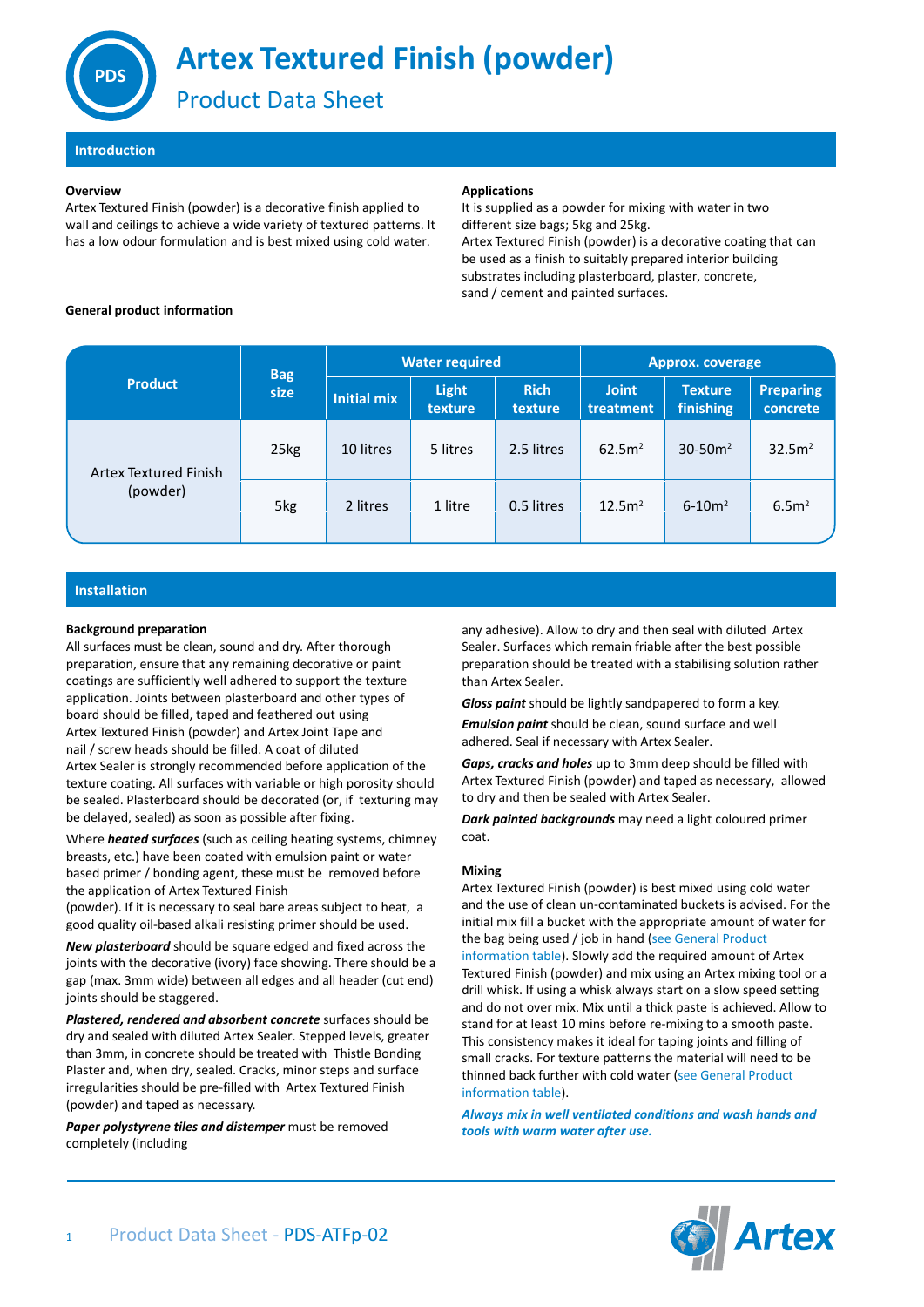## **Installation (continued)**

#### **General application**

Apply by brush or roller. Patterns can be created by texturing brushes, rollers or combs. One coat of Artex Textured Finish (powder) gives complete coverage on all prepared backgrounds. Depth of texture can be varied.

| 135 |  |
|-----|--|
| 24  |  |

Artex Textured Finish (powder) should be applied liberally by brush or roller, covering about 1m x 0.5m at a time across the narrowest width of a room, then textured to the desired pattern. Whilst the material is still wet continue this way, blending in successive bands, until the entire surface has been textured. A 13mm brush margin should be made around all perimeter edges.

To improve the working time for texturing (before the texture dries out too much) turn off radiators, shut windows and drape dust sheets over sun filled windows. Once texturing is completed open windows opened to encourage a "through draft" to dry out the texture.

# **Finishing**

Artex Textured Finish (powder) can be used to create a wide range of textured patterns. Some common rich patterns include:

*Broken Leather -* Cover an Artex Texturing brush or sponge with a thick polythene bag. Twist the brush / sponge left and right whilst lightly bouncing over the covered surface.

*Swirl -* Lightly place the Artex Texturing brush on the covered surface then spin the brush and pull away cleanly. Repeat to create the next swirl. Avoid running in straight lines to keep the pattern random.

*Medusa -* Lightly stipple the surface and then wearing a rubber glove produce a random pattern with your fingers.

*Comb patterns -* Holding the comb firmly at angle of approx. 25 – 30° to the surface, make each stroke with a single firm action.

For light texture patterns like:

*Stipple -* Bounce the covered surface using an Artex Texture Brush bringing it away cleanly each time. Turn the brush slightly after each dab to avoid "box" marks. If the brush becomes clogged with texture shake off the excess before continuing.

It's advisable to practice on a piece of sealed plasterboard until the desired effect is achieved.

Artex Textured Finish (powder) dries to an "off-white" colour. To ensure uniform appearance, or change in colour it should be over-painted with good quality emulsion paint. **(Always follow the paint manufacturers recommendations for porous surfaces).**

### **Drying**

Drying time is normally 24-48 hours depending on atmospheric and site conditions. It is essential to provide adequate and constant ventilation so that drying time does not exceed 3 days. The coating, when dry, is unaffected by natural changes in temperature. At all times during application and until the material is fully dry; the temperature must remain above 5°C.